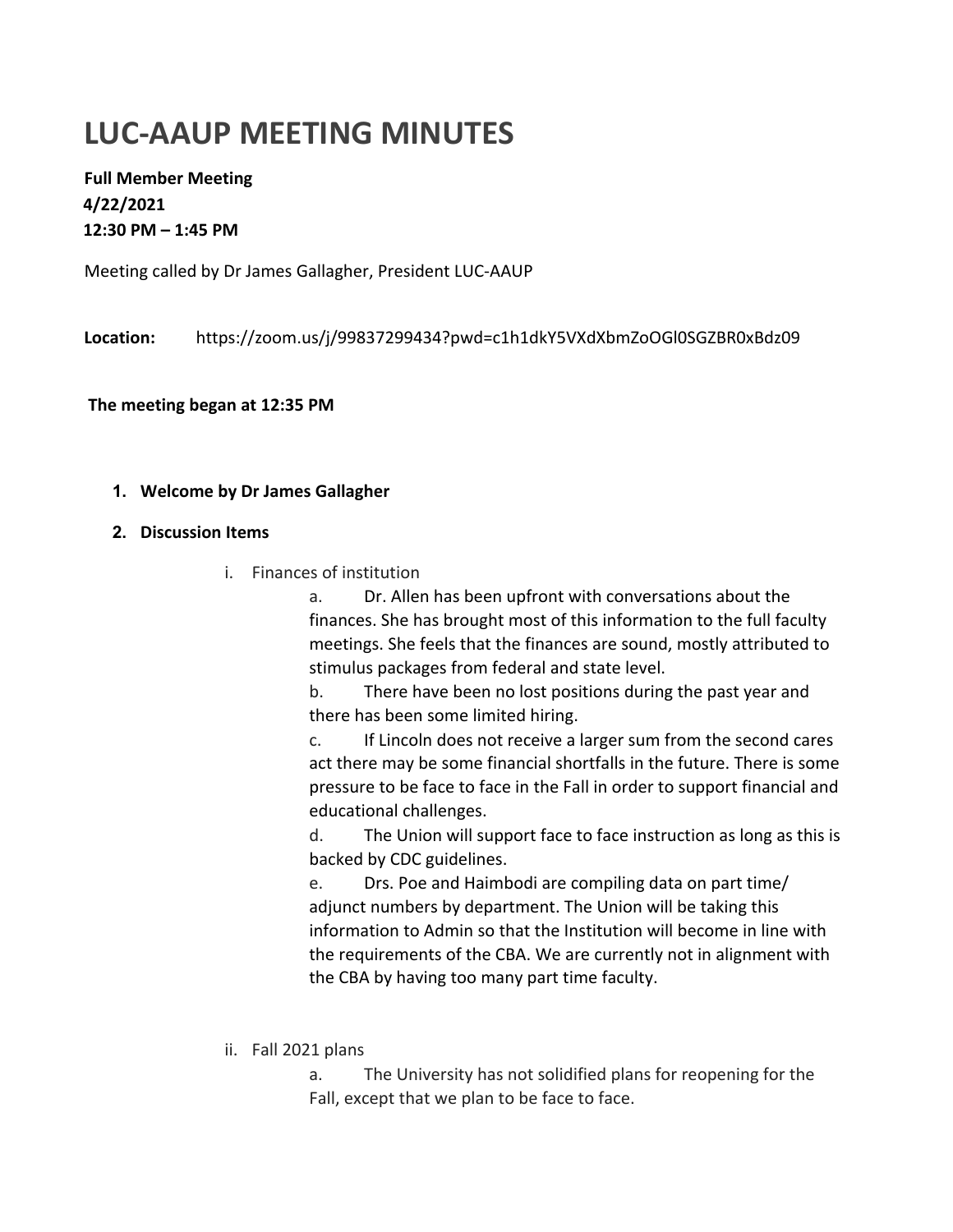b. There will be a representative from LUC-AAUP on committees working on the reopening plan.

c. Unclear whether vaccines will be required for students in Fall. Many other institutions are requiring vaccines for students.

d. If some faculty are uncomfortable being face to face, the Union is designing a plan for how to proceed. The Union does not foresee this being a large number of faculty.

iii. Graduation for 2020 & 2021

a. Dr. Allen would like to have as "normal" of a graduation for students as possible. Social distancing guidelines will be followed, and faculty will be seated separately from students.

b. Faculty attending graduation are all voluntary.

c. There was a survey sent to faculty by Faculty Affairs to gauge how many will be in person.

d. There will be some satellite streaming to watch graduation.

e. The Admin is still working out details of how to distribute the diplomas.

f. Students walking in graduation and participating in senior week will not be allowed to leave campus during this week. It is unclear how this will be strictly enforced.

g. Dr. Allen has indicated that she is willing to take the risk of contracting Covid by conferring degrees and shaking hands.

h. The Covid task force and graduation committees are working together to follow CDC guidelines for guests coming on campus.

iv. Direction of Union & Negotiating team, Summer 2021

a. By August 14 the Union needs a negotiating team in place for the next CBA negotiations. The current EC will choose the team. Negotiations usually take about a year.

b. This will be a tough negotiation because of societal, state and federal forces.

c. Other institutions (esp PA related) are trying to lower expenses, which often involves lowering the number of faculty.

d. Topics to be negotiated: Faculty Emeritus/Emerita Status; Part time faculty percentage violation; raises; 3/3 teaching load

e. The Union has to be a part of any negotiation with Emeritus/a status because of any compensation or non-compensation required.

f. For the negotiation team, the Union is looking for faculty who have experience, time and passion.

g. The current contract was completed by August, but BOT took seven months to approve.